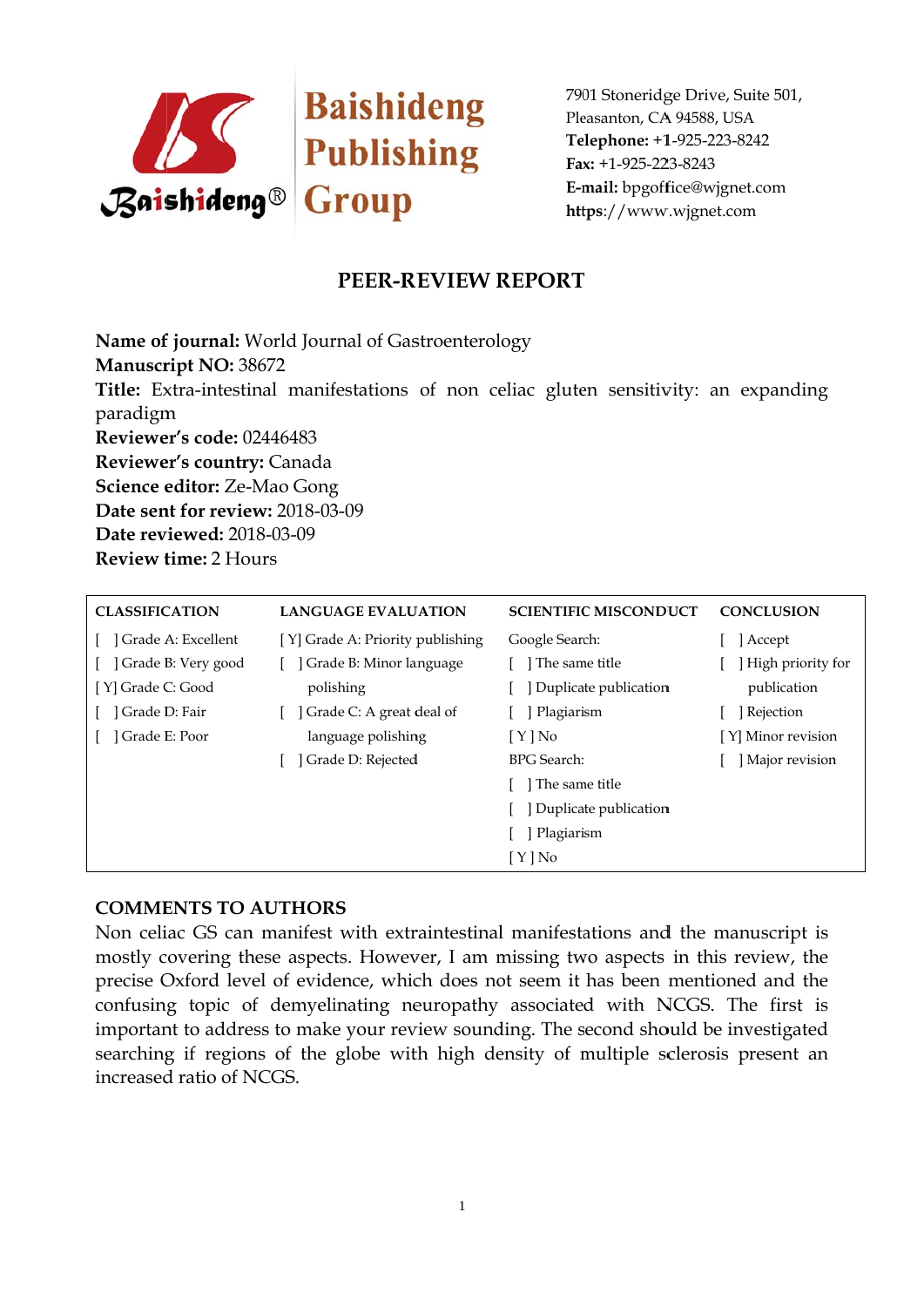

7901 Stoneridge Drive, Suite 501, Pleasanton, CA 94588, USA Telephone: +1-925-223-8242 Fax: +1-925-223-8243 E-mail: bpgoffice@wjgnet.com https://www.wjgnet.com

## PEER-REVIEW REPORT

Name of journal: World Journal of Gastroenterology Manuscript NO: 38672 Title: Extra-intestinal manifestations of non celiac gluten sensitivity: an expanding paradigm Reviewer's code: 01555264 Reviewer's country: Iran Science editor: Ze-Mao Gong Date sent for review: 2018-03-09 Date reviewed: 2018-03-09 Review time: 10 Hours

| <b>CLASSIFICATION</b>  | <b>LANGUAGE EVALUATION</b>       | <b>SCIENTIFIC MISCONDUCT</b> | <b>CONCLUSION</b>     |
|------------------------|----------------------------------|------------------------------|-----------------------|
| Grade A: Excellent     | [Y] Grade A: Priority publishing | Google Search:               | Accept                |
| [Y] Grade B: Very good | Grade B: Minor language          | The same title               | [Y] High priority for |
| Grade C: Good          | polishing                        | Duplicate publication        | publication           |
| Grade D: Fair          | Grade C: A great deal of         | Plagiarism                   | Rejection             |
| Grade E: Poor          | language polishing               | [ Y ] No                     | Minor revision        |
|                        | Grade D: Rejected                | <b>BPG</b> Search:           | Major revision        |
|                        |                                  | The same title               |                       |
|                        |                                  | Duplicate publication        |                       |
|                        |                                  | Plagiarism                   |                       |
|                        |                                  | [ Y ] No                     |                       |

### **COMMENTS TO AUTHORS**

Losurdo et al. reviewed the literature and wrote Extra-intestinal manifestations of non celiac gluten sensitivity. the proposed that similarly to celiac disease, it shows a systemic involvement, therefore several extra-intestinal manifestations have been hypothesized and investigated in many studies. this is very interesting study. I really enjoyed to read it. I have minor comment: Some parts are explain other GRD like CD and DH and WA. please change the title accordingly. Also add the diagram for the study design. change the table and high and low correlation put in spereat column